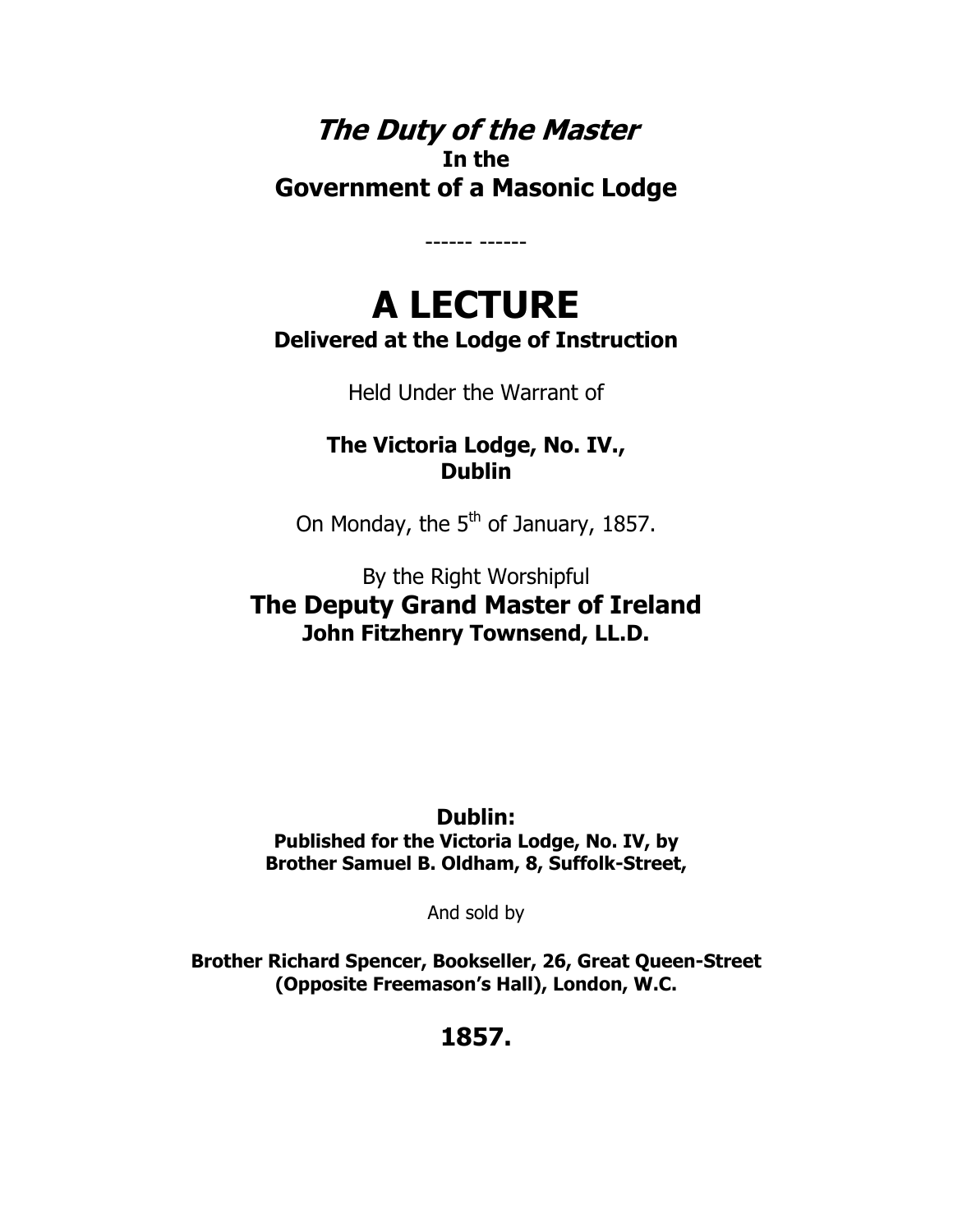#### **William Allen, Esq.**

*Secretary of the Victoria Lodge, No. IV.* 

**----------- --------------** 

My Dear Brother Allen,

In compliance with the request of our Brethren, I send you the manuscript of my Address to them. Were I to consult only my own wishes – I may say my own vanity – I would rather suppress it, for it was not intended for publicity beyond the limits in which my delegated authority is exercised. I had hoped, indeed, that it might be useful within the circle of our metropolitan Lodges; my Brethren think it may be so throughout a wider extent, and it is not for me to question their judgment. I think their kindness, often experienced and ever gratefully remembered by me, has induced them to overrate this production; but I am confident that neither they nor I need feel ashamed of the sentiments it expresses. It is to be hoped that whoever thinks it worth attention will remember, that I am neither the champion nor the apologist of our Society; and that my opinion of its merits is the less liable to the imputation of partiality that I do not attempt to conceal or palliate the defects it is our common object to correct.

Believe me, my dear Allen,

Most sincerely yours,

J.F. TOWNSEND.

16<sup>th</sup> January, 1857.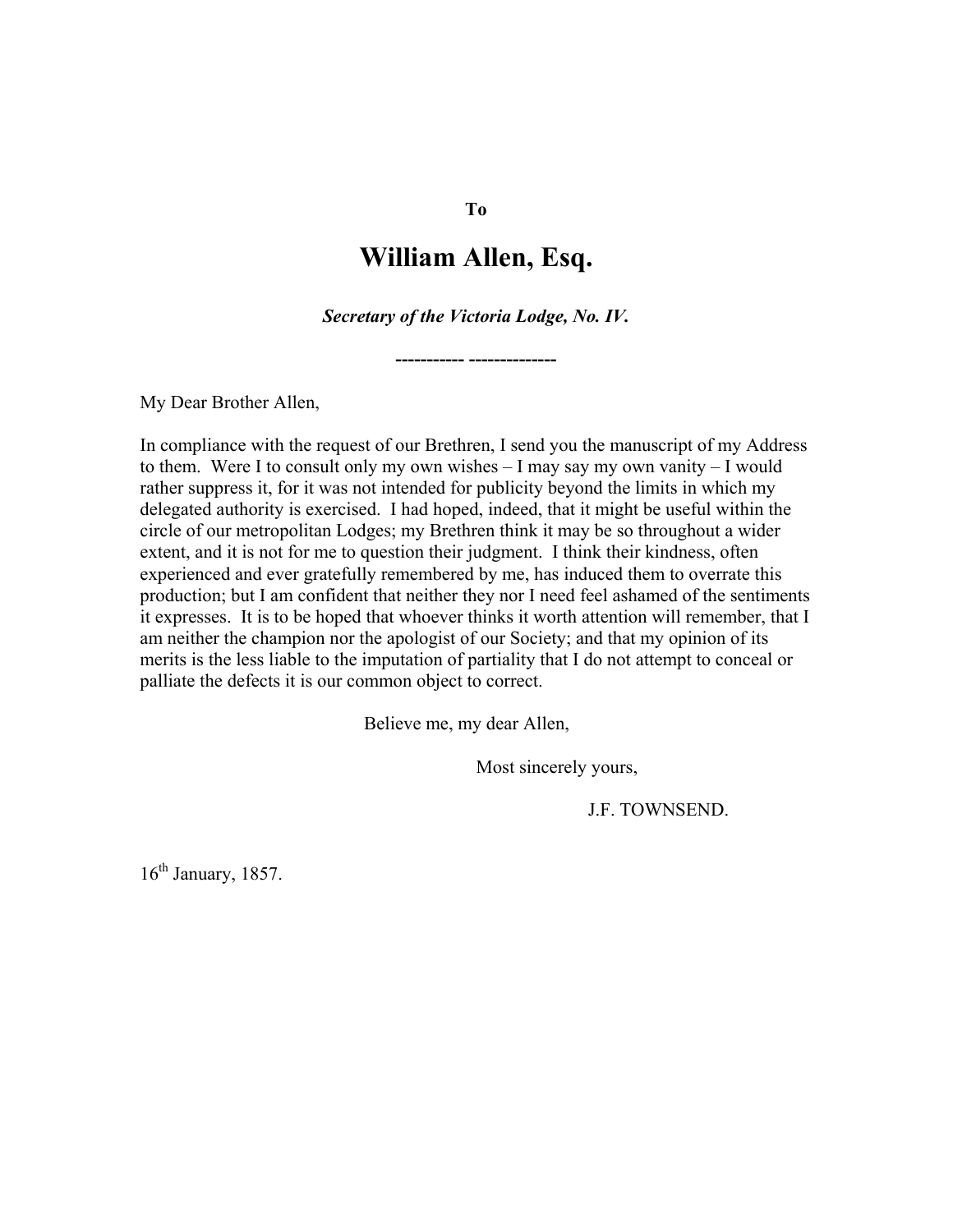## **The Duty of the Master**

**In** 

# **The Government of a Masonic Lodge**

**---------- ----------**

BRETHREN – As this is the period of the year when the newly-elected officers of our several Lodges enter upon their official duties, this present meeting of your Lodge of Instruction appears to me to present a fitting occasion to offer to my less experienced brethren some observations on the nature of the duties of a Master in the government of his Lodge; and as the consideration of his duties will necessarily involve that of his rights, which are, correlatively, the duties of the Craft, I think the subject will be found interesting to us all. I do not intend to comment upon the charges which are contained in the book of Constitutions, and which are read to every Master at his installation: they are plain and precise, and require no elucidation: I mean rather to direct attention to those parts of the Master's duty with which the Constitutions presume that he is acquainted.

I have been induced to make this attempt at reviving the long-disused practice of giving Masonic Lectures, because I consider that a lecture is the easiest way by which those who desire information, but have not leisure for research, can obtain the benefit of the researches of others. An ordinary Lodge meeting would not be a fitting place for the experiment; Masonic disquisitions would be inexpressible tedious to those who find the chief charms of Masonry in its sociality; but as we are all met here for the express purpose of receiving and imparting information, I am induced to address you; though I do so rather with the hope of offering an example to others more competent, than with that of saying anything peculiarly novel, entertaining, or instructive. Your fraternal kindness will, I am sure, make due allowance for the imperfection of attempts made in the short intervals of professional duties, which afford little time for the study necessary to collect materials for an address, or for the more difficult task of condensing and arranging them when collected.

It has often occurred to me that the nature of the engagements, both expressed and implied, which are entered into by the Master of a Lodge, is, in general, but indifferently understood or appreciated. It is reasonable to presume that any man of ordinary understanding who has gone through the subordinate offices will, by the time he reaches the chair, be able to perform his part in the ceremonies of the Lodge with accuracy and propriety. If not, he must be a cipher – "if he can *do* nothing, but *say* nothing, he shall *be* nothing here." But we have a right to expect more than the getting by rote a few phrases. The Master should possess, and should be able to impart, some knowledge of the meaning and origin of our ceremonies, which, unless explained, may seem frivolous or tedious formalities. They are, it is true, calculated to awaken rational curiosity, and are fraught with meaning: Masonry still bearing the impress of its Asiatic origin, teaches its moral precepts by symbolical actions, But explanation is needed to convey that meaning,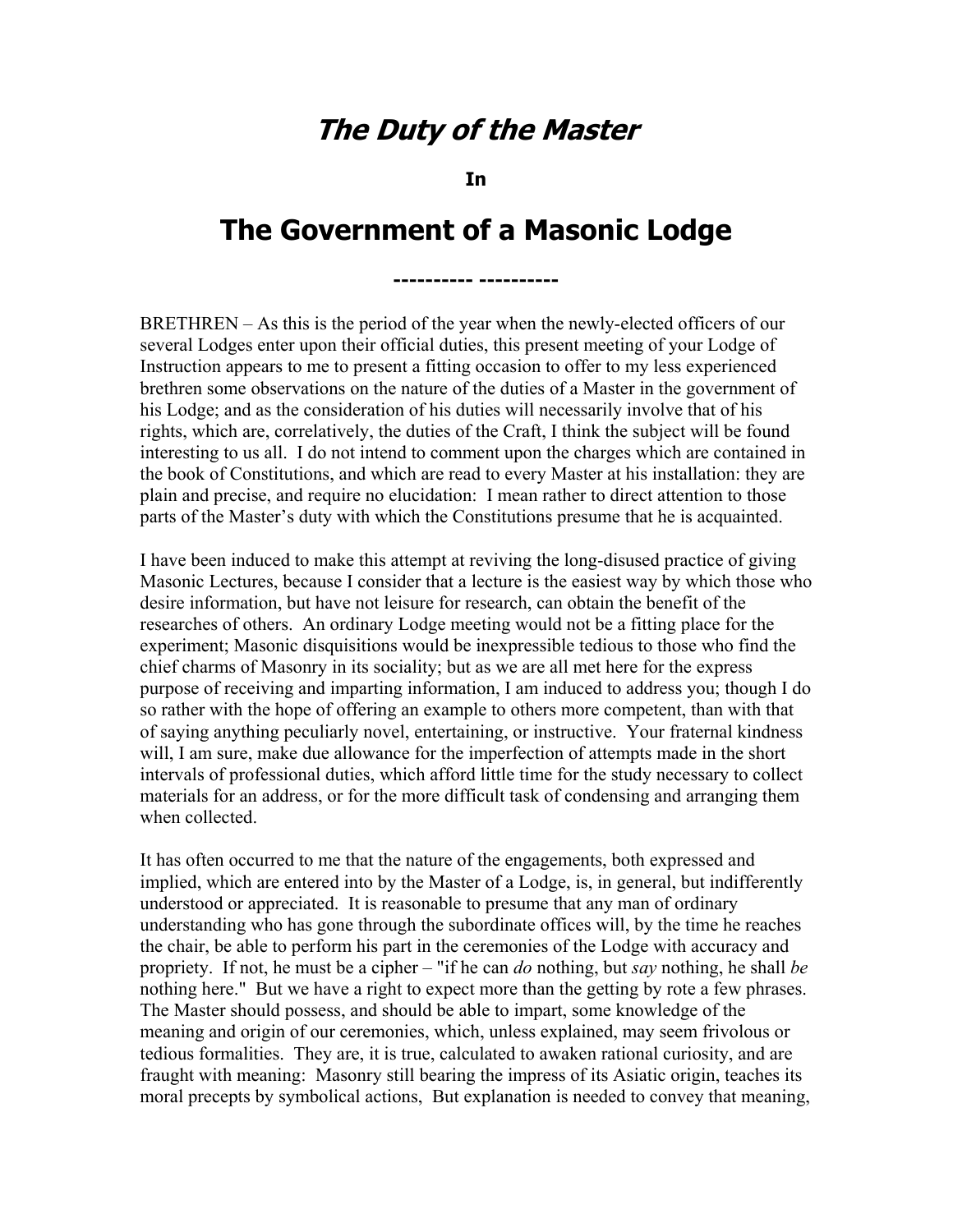and "The Master" is not only supposed to be a master of *men*, but a master of *work*. The vulgar and illiterate may stand amazed at what they cannot comprehend – but Masonry is not confined to the vulgar and illiterate; men of high intellectual acquirements are daily joining our Society, anxious not merely to share in its benefits, but to be instructed in the boasted philosophy which is "veiled in its allegories, and illustrated by its symbols. " Why, then, should we tolerate that ignorance which is the result of mere apathy?

Surely it is worth while to know somewhat of a subject which engages the attention of so many estimable and intelligent persons. And the means of that knowledge are in our reach. Masonry has now broken through the restraint, which the timid jealousy of our predecessors had imposed upon it. We have shared in the irresistible progress of the age, and we now have Masonic treatises, magazines and journals, all devoted to the explanation of Masonic history, antiquities, and principles. We attract more attention than heretofore, as appears not only by the multiplicity of our authorized publications, but by the host of spurious and despicable rituals and pretended exposures, which feed the credulity of the vulgar. Here, in this city, our friends of the Victoria Lodge have entitled themselves to our lasting gratitude by reviving this Lodge of Instruction, where all who please may become practically conversant with Masonic rites and ceremonies. And, perhaps, we may look forward, at no distant period, to a regular system of lectures on different subjects connected with Masonry, by which the influences of literature, science, and taste, may be brought to aid in the diffusion of rational and intellectual improvement amongst us, and that in the easiest and pleasantest manner possible. Such, at least, is my hope. My ambition is to point out thus to others the way in which I do not pretend to follow.

To become Master of is Lodge is the legitimate object of every young brother who takes any interest in our Society. The very questionable policy of our present regulations seems to be, to open to each, in succession, the way to the Mastership – almost, if not altogether, as a matter of course. Now, my younger brethren may rest assured, that although, in deference to an usage which it is, perhaps, too late to abolish, we may place a careless or ignorant Mason in the chair, invest him with the badge of authority, and address him with the external forms of respect, we cannot command for him the deference and consideration which will be sure to follow the enlightened and expert. He will be like the figure-head of a ship – placed foremost and gaudily decorated, but, after all, it is a mere effigy, not contributing in the least to the management of the vessel. In small as in great things, *knowledge* is power – *intellectual superiority* is real re-eminence.

An ignorant Master may, however, find some charitable friend to prompt him – some expert craftsman to explain for him what he could not explain for himself. All that is but little creditable to the Master's ability, and cannot, one would think, be gratifying to his good opinion of himself, yet it is not necessarily injurious to the Order. But what shall we say of those who regard the office of Master of a Lodge as no more and no less than the presidency of a convivial club, which is to have no other effect upon our conduct in life, than as it may enable us to pass a pleasant evening occasionally in sociable company? This is not so uncommon a case. The prevalence of this notion of Masonry (especially among the higher classes of society) has paralyzed its powers of doing good,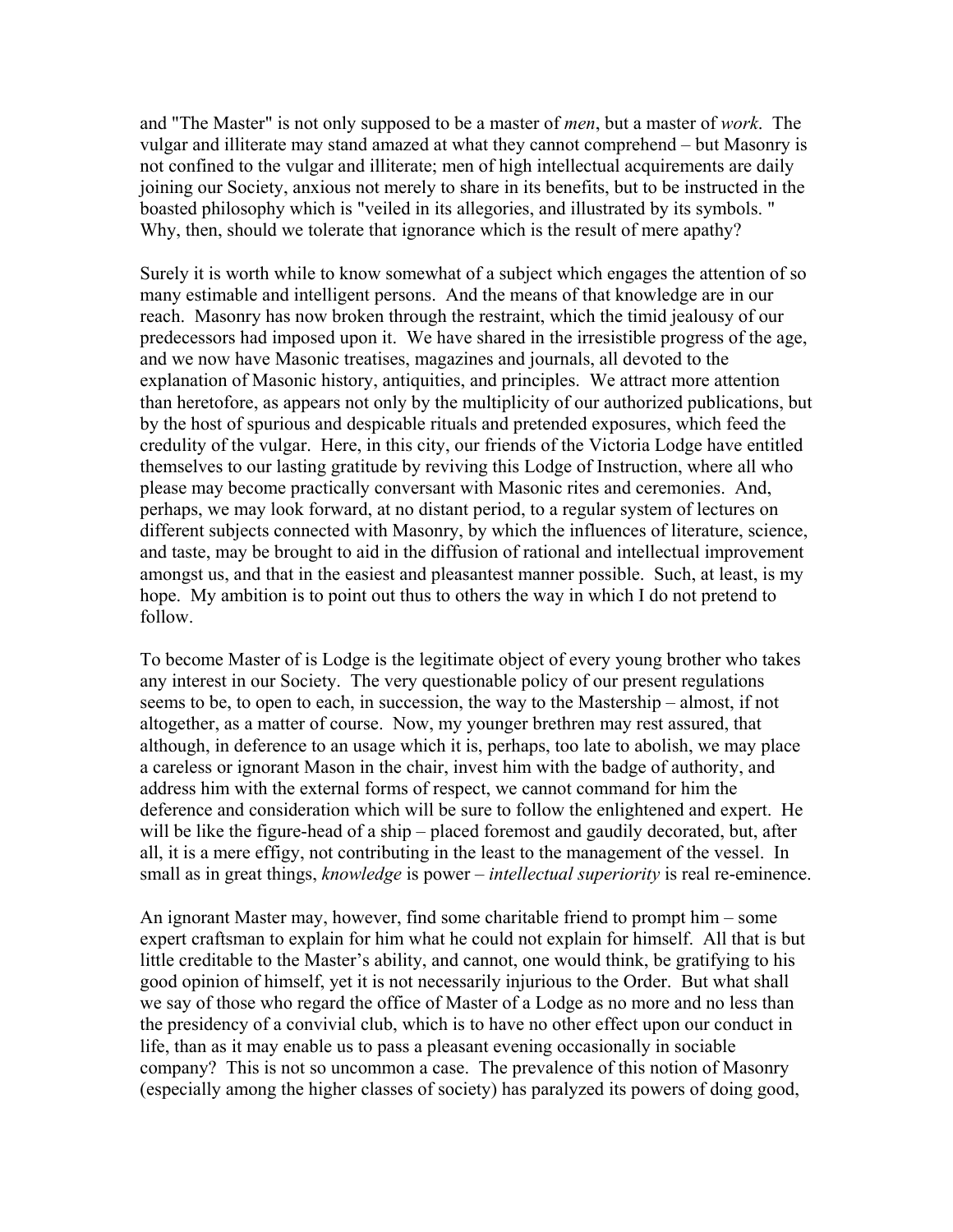consigned the Institution to ridicule and contempt in the eyes of many whose good opinion we would justly prize – and made it, at best, the faint and empty image of what it ought to be, and might be, if well understood and thoroughly practiced. We are often taunted with making too much of Masonry, but the truth is, we greatly underrate both its objects and capabilities, and are, therefore, too ready to admit men amongst us whom we can hardly expect to bestow a single thought upon Masonry. The avowed enemies of Masonry have striven hard – but in vain – to injure it. Our worst foes have been those of our own household, who have tarnished the brightness of Masonic purity, and lowered the standard of Masonic excellence. Let us hope, however, that juster notions are beginning to prevail; as they do, the office of Master will cease to be a mere name, and will resume its ancient utility and importance.

The Master's rights do not take effect until his installation. Once installed, his authority becomes absolute in his own Lodge, although due checks are provided by the constitution of the Order against the arbitrary exercise of it. It is presumed that his brethren have elected one in whom they may confide, and that his conduct will be neither capricious nor tyrannical; therefore, by the immemorial Masonic law, obedience is his right, and he must be obeyed accordingly. By electing him his brethren have given him, so far as they are concerned, an indefeasible right to preside in the Lodge during his term of office; therefore, they cannot remove, suspend, or censure him, nor vote him from the chair, nor prevent him from taking it. They cannot compel him to open, close, or adjourn the Lodge. He does all this at his own pleasure, as our ancient forms at opening and closing sufficiently prove; and here let me remark how practically useful are those ancient forms which we frequently hear hurried over as too familiar. Every Master should insist on their being strictly observed and accurately repeated in his Lodge, without abridgement or alteration. They remind each officer of his duty, and all of the due subordination which so peculiarly distinguishes the Society.

There are certain matters which the Master must decide on his own responsibility, and on which he should not put any question to the Lodge – namely, all points of order, ceremonial, Masonic law, and discipline, in which I include the arrangement of Lodge business. These he must determine according to his own conscientious notions of what is right, no matter how urgently he may be pressed to the contrary: if he does not, he is unworthy of his place. And his decision on such questions should be at once cheerfully submitted to. There must be no altercation, protesting, disputing, or remonstrating, between the Master and the Craftsmen. Even the ordinary marks of approbation or disapprobation, are unmasonic and irregular. As in a court of justice the opinion of the judge, though not always assented to as correct, is, invariably, treated with deference, and presumed to be right until it has been set right by superior authority, so it should be with the decisions of a Master in his Lodge. And it is for the common benefit of us all to uphold this authority unimpaired; because the temporary inconvenience which may result from an error of the Master's judgment, or even from an occasional abuse of his powers, is of far less moment than the preservation of the harmony and order, which it is one of our chief ends to attain – which our lectures illustrate when they point to the glories of the firmament; to the amazing structure of sun and planet, system and cluster, sweeping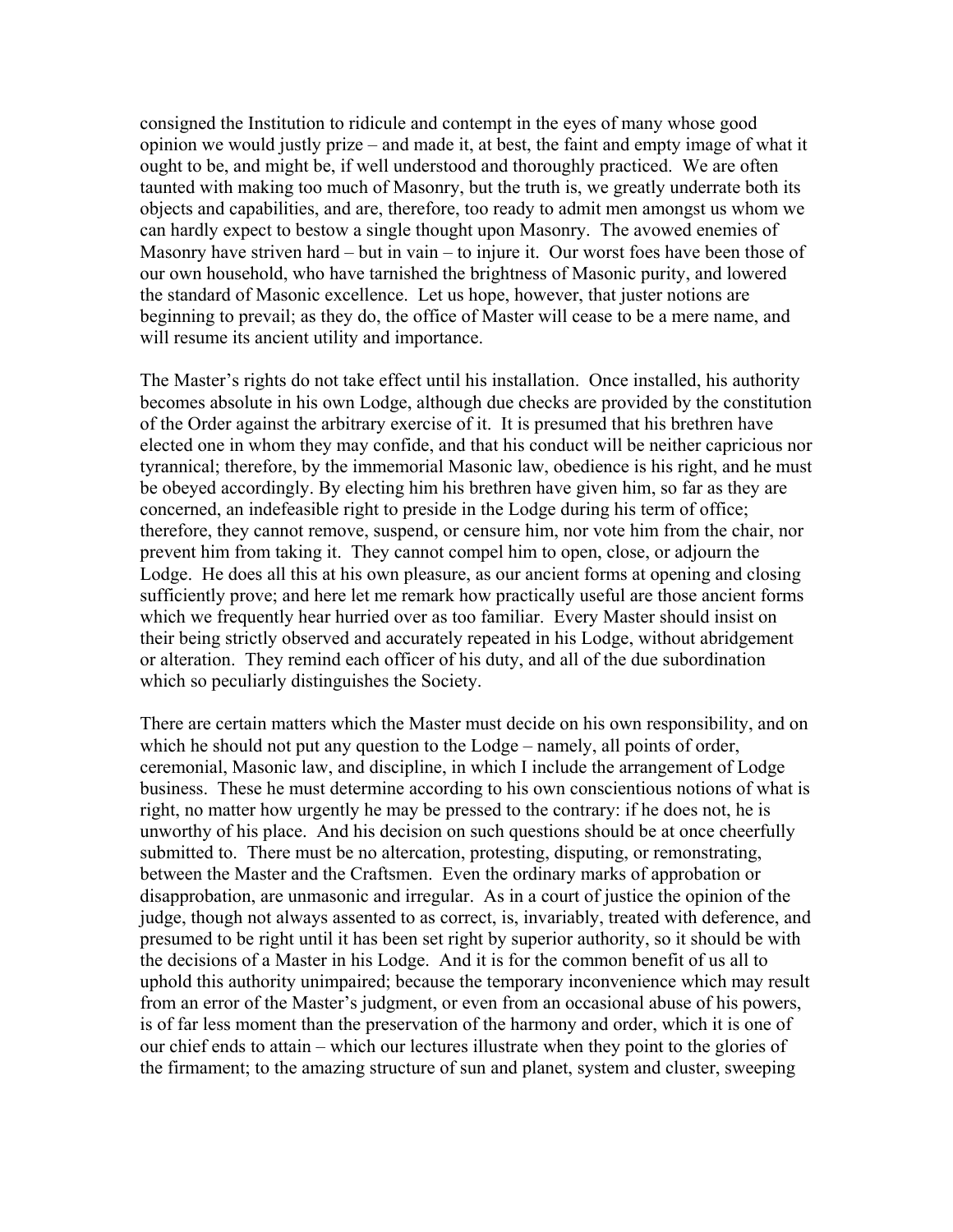along in deep and solemn silence, without speech or language; where neither obstacle, nor cessation, nor failure of design occurs in all the astounding plan.

But the Master is always amenable to the Grand Lodge, and any well-grounded complaint against him may be preferred there. Then, indeed, it becomes his duty to submit, with ready and cordial acquiescence, to the ultimate decision of the supreme Masonic power.

Some inexperienced brethren may think that no difficulty can ever arise in the decision of any Masonic questions, because they have never seen any such difficulty in our Society. It is true that mutual forbearance is so much inculcated, and good feeling so widely prevails amongst us, that in the hands of a judicious ruler, all goes on with easy and undeviating regularity. But I can assure them, that in a well-regulated Lodge there is a very ample scope for the exercise of intellect; and that the Master will soon find that he requires even more than a knowledge of Masonic laws and usages, to acquit himself creditably of his responsibility. He should know his own limits, so as not to encroach upon the rights of his brethren, of which, I candidly warn every young Master, he will find us not a little jealous. If he falls short of his own bounds, or oversteps them, he will find clear heads and keen tongues to remind him – respectfully, but unmistakably – of the fact. The Lodge will soon feel what sort of hand holds the helm; and, as they are bound to acquiesce in his opinion, as their Master, he must show equal deference to theirs, when the question is one to be settled by their votes. He may speak, and he may vote in the deliberations of the Lodge, but he must not let his conduct become liable to the imputation of partiality; for he is still entrusted with the duty of taking the result of a division, or of a ballot, and though a division or ballot often takes place on questions of no great moment, yet, we know it sometimes happens that the credit and character of individuals are vitally affected by the determination of a Lodge. Also the peace and harmony, as well as the dignity of his Lodge, are, to a great extent, in his keeping. Words may be spoken in the heat of debate which may provoke angry recrimination, even in the very temple of Concord and Peace, and create jealousy and temporary disunion even between close and sincere friends. The Master should be ever ready to heal dissension, and prevent the spread of disunion; and (which is no less important) he must be ever on the watch to check debate before it becomes strife, and to preserve, even in argument, the tone of deliberation; which he can always do, provided he never for a moment loses sight of his own position, or forgets the calmness of temper essential to command. It may be tried, occasionally; for there will be sometimes silly, and meddling, and impracticable people in a Lodge as in every other society: men like to display themselves, even in a narrow sphere, and to take a lead, even in the wrong direction; still, even petulance and folly in a member of the Lodge will not justify arbitrary conduct or insolence in the Master, whose real power consists only in the support of his brethren – support which he may be sure of obtaining while his motives are honourable, and his demeanour dignified and proper. Firmness and decision are perfectly compatible with good temper and courtesy. Most of us have seen an instance of this in the conduct of our Grand Master, whose amiable temper and conciliating manners place the most diffident at their easy, while his integrity of purpose commands the respect of us all; consequently, he is no less beloved than honoured amongst us, and Irish Masons hail with hones pride and complacency the name of the duke of Leinster.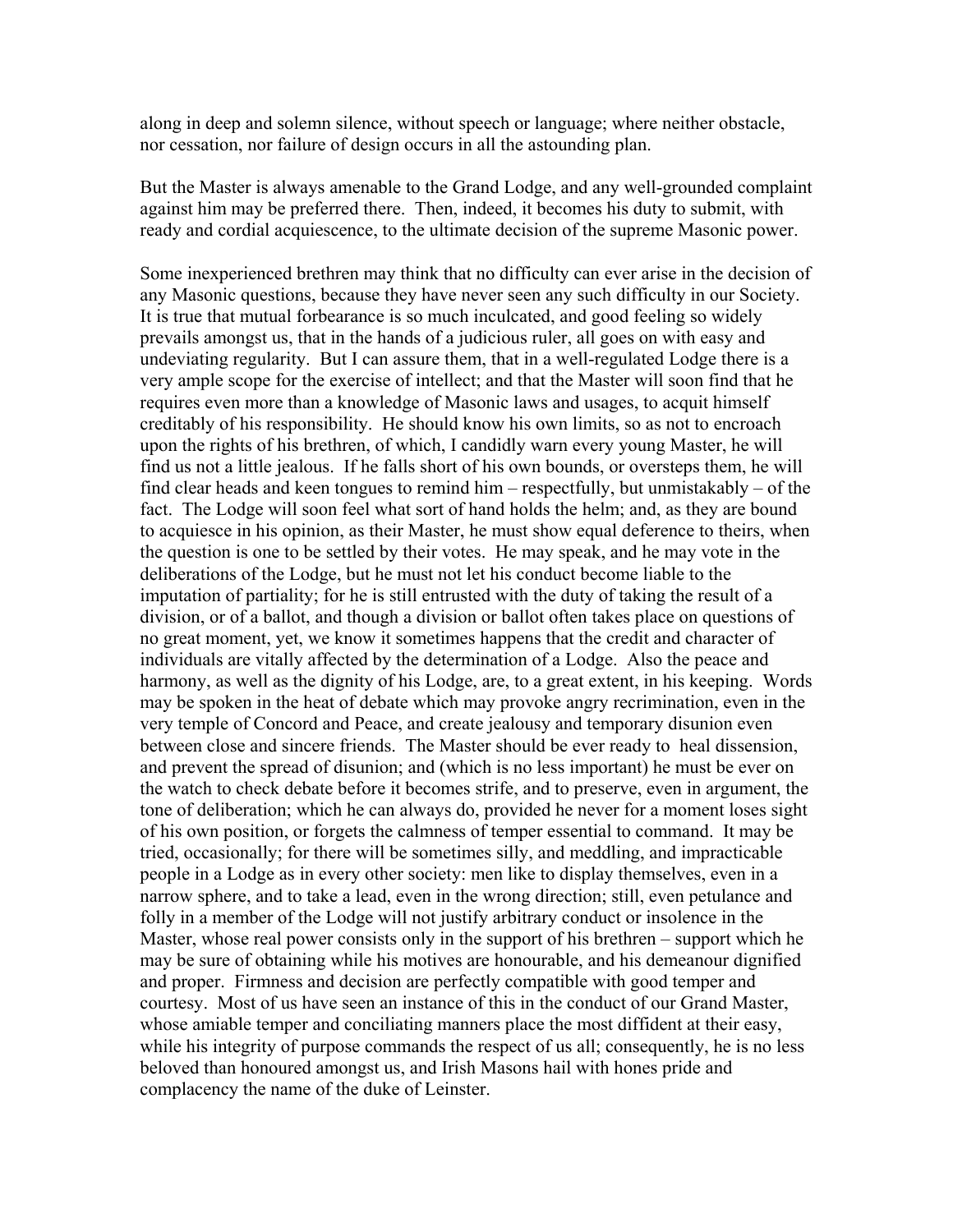One of the ancient privileges of the Masters of the Lodges, which in modern times has nearly been transferred from them to the Secretaries, is the right to summon "meetings of emergency." I think we have fallen too much into the habit of holding these special meetings for trifling occasions, or merely to suit the convenience of an individual. Thos who regularly attend them are usually the best and most conscientious of the Order: the "dining Masons" are seldom found at a Lodge of Emergency. It is unfair to call men from their occupations and pursuits without good reason; and the goodness of the reason must be left to the Master's decision; certainly the Secretary has no right to convoke the Lodge on emergency at his own pleasure. But as the Master, as well as all the members, is bound by the By-laws, which always provide for the regular meetings, the Secretary need not obtain his permission to issue summonses for them. And I think that if the Master were to die, or be expelled, the Wardens might convoke the Lodge, since there would then be no Master, and they, as well as he, are intrusted with the government of it.

This three-fold system of government, which probably is coeval with the Order itself, is one of the proofs relied on by some learned men as establishing its great antiquity. I suppose it is known to all here that among the ancient nations of the world there were certain "Mysteries," that is, rites and doctrines connected with their religious worship, which, being kept secret from the mass of the community, and communicated only to a chosen few, were regarded with great veneration. Any profanation or disclosure of them was visited with universal abhorrence and with the severest punishment. Dr. Oliver, the great expositor of Masonic antiquities, informs us of the singular fact that, in the mysteries of Persia, India, and Greece, as likewise in those of the Celtic tribes of Britain, there were *three* principal officers, one of whom was of supreme authority, and personated the rising sun. The rites were generally of a funereal character, in which the violent death and subsequent restoration to life of some celebrated personage were represented; but the ceremonies were as various as the deities in whose honor they were celebrated. The mysteries were probably intended, originally, to teach the great doctrine of the unity of God, [Bishop Warburton's "Divine Legation,", &c., book ii. Chap.4; Dr Oliver's "Star in the East," &c.] and the commemorate some traditions handed down from the patriarchal times [Leland's "Advantage and Necessity of the Christian Revelation," vol. I. Part i. Ch. 9; Rees's Cyclop., art. "Mystery"] – traditions frequently connected with the deluge and the original peopling of the earth; [See Dr. Oliver's curious work on "Initiation"] but whatever was their original intention, they became overlaid with gross and sensual idolatry, and rather fostered then overthrew the vulgar paganism they were, it is thought, intended to expose. The early Christian writers speak of the mysteries in terms of great abhorrence. These impurities were at length banished from the Roman world by the glorious light of the Gospel of Christ. They gradually fell into disrepute, and were prostituted for money to the lowest rabble. They were prohibited, with all the other rites of pagan superstition, by an edict – his last – of the Emperor Theodosius, A.D. 390, [Gibbon's "Decline and Fall," chap. Xxviii.; Lawrie's "History of Masonry," 23.] which was enforced by his successors with great severity, and inflicted, says Gibbon, a deadly wound on all the superstitions of the pagans, although it was some time before they were totally suppressed.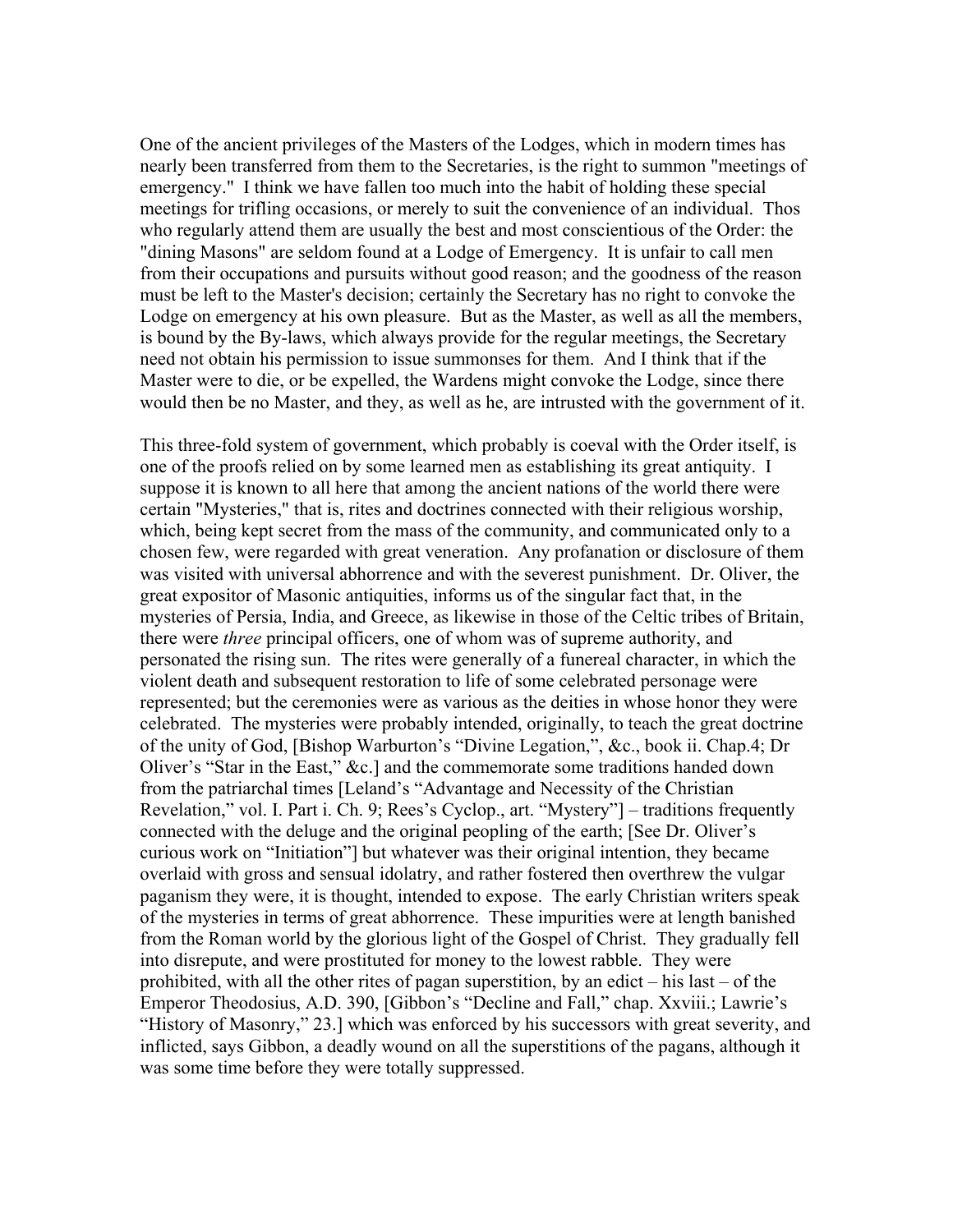The traces of resemblance between the mysteries and modern Freemasonry could not fail to attract the attention of Masons. Dr. Oliver, and those who adopt his views, contend that a secret system of Masonry – that is, of the knowledge and worship of the true God, united to the practice of strict and pure morality – was known in the earliest ages of the world, and was the original institution form which all the mysteries were derived, [Oliver's "Signs and Symbols," lect. i] diversified only by local and political circumstances. But a scarcely less eminent Masonic authority, Dr. Albert G. Mackay, of Charleston, U.S., whose "Lexicon of Freemasonry" is so valuable an acquisition to Masonic literature, while he admits that the instruction conveyed in the mysteries was an impure emanation from patriarchal theology, thinks that the connexion between them and Freemasonry, as we now understand the term, commenced at the building of the Temple. The Dionysiac artificers, an association connected with the Dionysian mysteries, which prevailed in Greece, Asia Minor, and Syria, had devoted themselves to the architectural pursuits, and were established as a community of temple-builders about one thousand years before the Christian era. They had their peculiar signs and tokens – used Masonic implements in their ceremonies, and were bound to relieve each others wants. [Lawrie's Hist., p.29, where may authorities are quoted] Dr. Mackay thinks that Hiram the builder, who was sent by the king of Tyre to Solomon to aid in the works of the temple, was initiated by them, and that Hiram imparted the secrets and privileges of the society to the Jews, who, after the completion of the Temple, perpetuated the associations formed by him through the sects of the Kassideans and Essenes.

Without pretending to decide this question, I cannot help thinking, with reference to Dr. Oliver's theory, that all the terms and legends of Masonry point plainly to a *Jewish* origin, and have reference to the favorite object of that people – the construction or the restoration of the Temple. With the most unfeigned respect for any opinion of Dr. Mackay, it seems difficult to suppose that a system so pure as Masonry should come of a stock so vile as the abominable and polluted Syrian mysteries. Moreover, the language of modern Masonry is manifestly derived (as are its oldest constitutions) from some association of actual, operative builders, which, so far as I can discover, the Essenes do not clearly appear to have been, though Scaliger contends, as Dr. Mackay and Lawrie tell us, that they sprung from the Kassideans, a pious fraternity, who devoted themselves particularly to repairing the Temple. The Essenes were a sect which for many centuries existed in Judea. The account given us of them by Josephus and Philo of Alexandria – both Jewish writers – presents many features resembling those of our own Society. They did not admit women to their community. They did not concern themselves with religious disputes or political factions. They consisted of two classes, one of which devoted themselves to a life of contemplation, the other to some handicraft, but they were all, theoretically, on a level, and had their goods in common. They were distinguished by a peculiar white garment given them on their adoption into the society, to which none were admitted but after taking two probationary steps, and being solemnly sworn not to reveal the secrets of the sect. Taylor, the editor of Calmet's Dictionary of the Bible, gives many reasons for thinking that John the Baptist belonged to the Essenian sect; and it is supposed that the early Christians borrowed from them many of their opinions and customs. It is by no means improbable that the doctrinal part of Masonry was derived from them in the early ages of Christianity; but still I think it a matter of mere conjecture,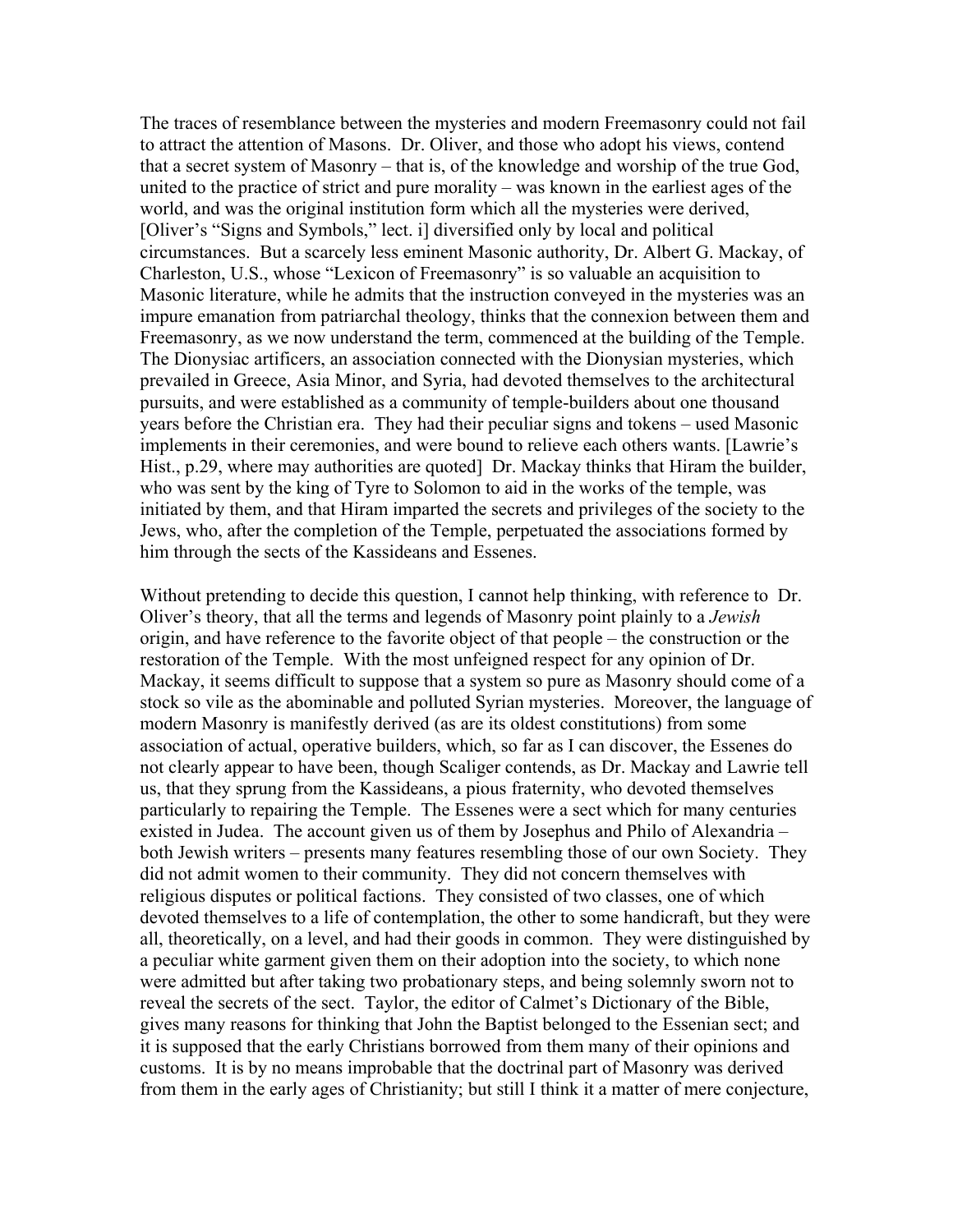although Masonic writers of great eminence treat it as indubitable. Practically, the enquiry may not be worth pursuing; but it is certainly highly interesting to trace thus, in our modern forms and legends, relics of ancient associations of similar nature to our own, as the geologist finds in the rock the imbedded fragments, tokens there preserved of prior formations and existences, long since and for ever passed away. Thus, after the lapse of ages, some remains of primeval rites are found in our ceremonies: still, as of old, the Master sits enthroned in the East, typifying the Light of Truth irradiating the darkness of ignorance and superstition: -- still his commands are formally re-echoed by his Wardens, and still his duties and privileges are proclaimed at each meeting of our assemblies, in the hearing of all his brethren.

As it is not only the Maser's privilege, but also his duty to rule the Lodge, none are permitted to enter it as visitors but by his permission, since he is responsible for the conduct of the assembly. At the very last communication of the United Grand Lodge of England, this subject was discussed, and the resolution unanimously passed, was – "That it is the opinion of this Grand Lodge, that it is in the power of the W.M. and Wardens of any private Lodge, to refuse admission to any visitor of known pad character." [Free*mason's Magazine*, January, 1857.] But, irrespectively of character, whoever claims to be present at a Masonic meeting must, if a Mason, be perfectly well aware that he is bound to satisfy the Master and brethren as to his qualifications. The investigation into them cannot be too strict, and it should never be entrusted by to a sagacious as well as competent examiner. The Master has a right to demand *all* the evidences of a visitor's right to admission – the production of his certificate – the proof of his being what he asserts himself to be, and any other test that he can devise. I can speak confidently on this head, as the decision of our own Grand Lodge has recently settled the question, that the admission of a visitor is not a matter of right. It is, of course, disagreeable to reject any one professing to be a brother; but it is better (as Dr. Mackay well observes) that many true Masons should go away disappointed from our doors, than that one unauthorized person should gain admittance there.

It is hardly necessary, I hope, to remind any one, however inexperienced, that the Master is as much Master during the entertainments of the Lodge as at any other time; and is bound accordingly to check any irregularity, and to prevent any abuse. For this reason, I think, it is advisable that our entertainments should take place "in Lodge," as it is called; for the Master can thus exercise a salutary restraint over the meeting; and the closing of the Lodge (which should always take place at an early hour) is a signal for the members to retire. One of the charges, to the observance of which each Master solemnly pledges himself at his installation, is to guard against all manner of intemperance and excess. Now, of all the charges brought against Masonry by its opponents, none is more frequently made than that of its leading to intemperance. That charge has been too often made justly, I do not pretend to deny: I am not here to flatter, but to teach; I do not attempt to excuse what it would be my grave duty to reprove and reform. Yet, in justice to my brethren, I must say that I have no reason to think our Lodges in this city are degraded by that vice. I certainly have not seen, during my experience as Deputy Grand Master, any instance of such misconduct. Yet I know that some cases have occurred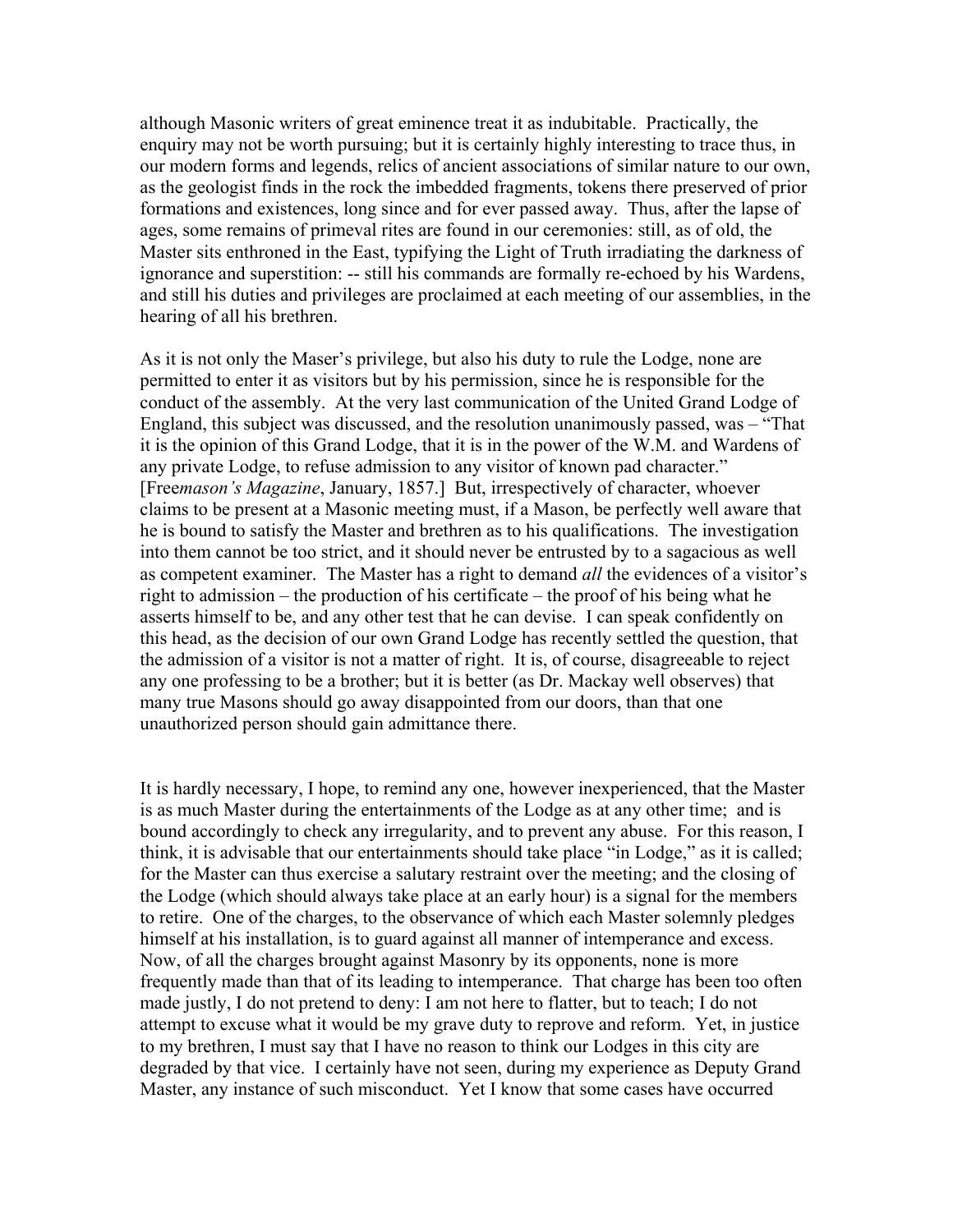where individuals have brought discredit on the Masonic order, by indulging, at our social meetings, propensities which they certainly never acquired from our precepts, nr from the example of those we most look up to and respect. The world will not, however, draw these nice exculpatory distinctions: it will judge of us, not by the conduct of the many, who retire from the Lodge festival, as from a private party, early, and after temperate and harmless enjoyment, but by the conduct of that of the few, who, in defiance of our principles and in spite of our example, will remain at table after the Lodge has closed, and the meeting lost its Masonic character. This is an evil, and one which we cannot always prevent. We cannot turn men's hearts – we may advise, and we may act upon our own principles – but advice is not like medicine, which will produce an effect whether taken voluntarily or forced down a man's throat. We may point to the Sacred Law, that Great Light which should be the guide of the Mason's path in life, and remind our brethren of its precepts; but, surely, we cannot expect that Masonry will effect what Christianity has not been able yet to accomplish. People say – why do you suffer such person to disgrace your Society? – why do you not rather expel them? Simply because we cannot set up an inquisition to punish men because they want common sense or common prudence, or because we cannot get them to adopt our views of propriety. If Masons will insist on introducing amongst us persons who see no good in our Society but its occasions for eating and drinking, and if they go on thus to make our Lodges, instead of schools of temperance and prudence, mere congregations of sots, and if they thus pervert Masonry to an evil and mischievous end – of course every man of sense will laugh in their faces at their cant of fraternity, benevolence, and morality, and will answer their vindications with the unassailable facts of neglected families, ruined business, shattered health, and impaired reputation. If we could convict any Lodge of being such a hotbed of vice and dissipation, our first duty would be to withdraw its warrant and renounce all intercourse with its members; and all who are conversant with the business of the Grand Lodge must likewise know, that any well-founded complaint of individual misconduct is invariably punished with the only penalties in our power to inflict – suspension from the benefits of the Society, or even total expulsion from it. But though the world often unjustly imputes to Masonry the faults of individual Masons, for that very reason let each Master – each Mason be vigilant. Let each sweep before his own door – the street will soon be clean. Excess, in even allowable things, is transgression. "Moderation," says the excellent Bishop Hall, "is the silken thread running through the pearl-chain of all virtues."

We have seen that the brethren must, in all lawful things, obey their Master. He, on his part, should have no object but the advantage, welfare, and comfort of his brethren. We may teach him our forms, explain to him their meaning, stimulate his ambition to discharge his duties creditably, but, after all, we must leave him to look within his own heart for instruction, and to be guided by his own good sense and good feeling in his general conduct. But although particular rules will not avail to supply the want of good sense and discretion, yet there are two general maxims of which the Master should never lose sight – first, to be *serious* – secondly, to be *strict* in observing what are called the landmarks of the Craft.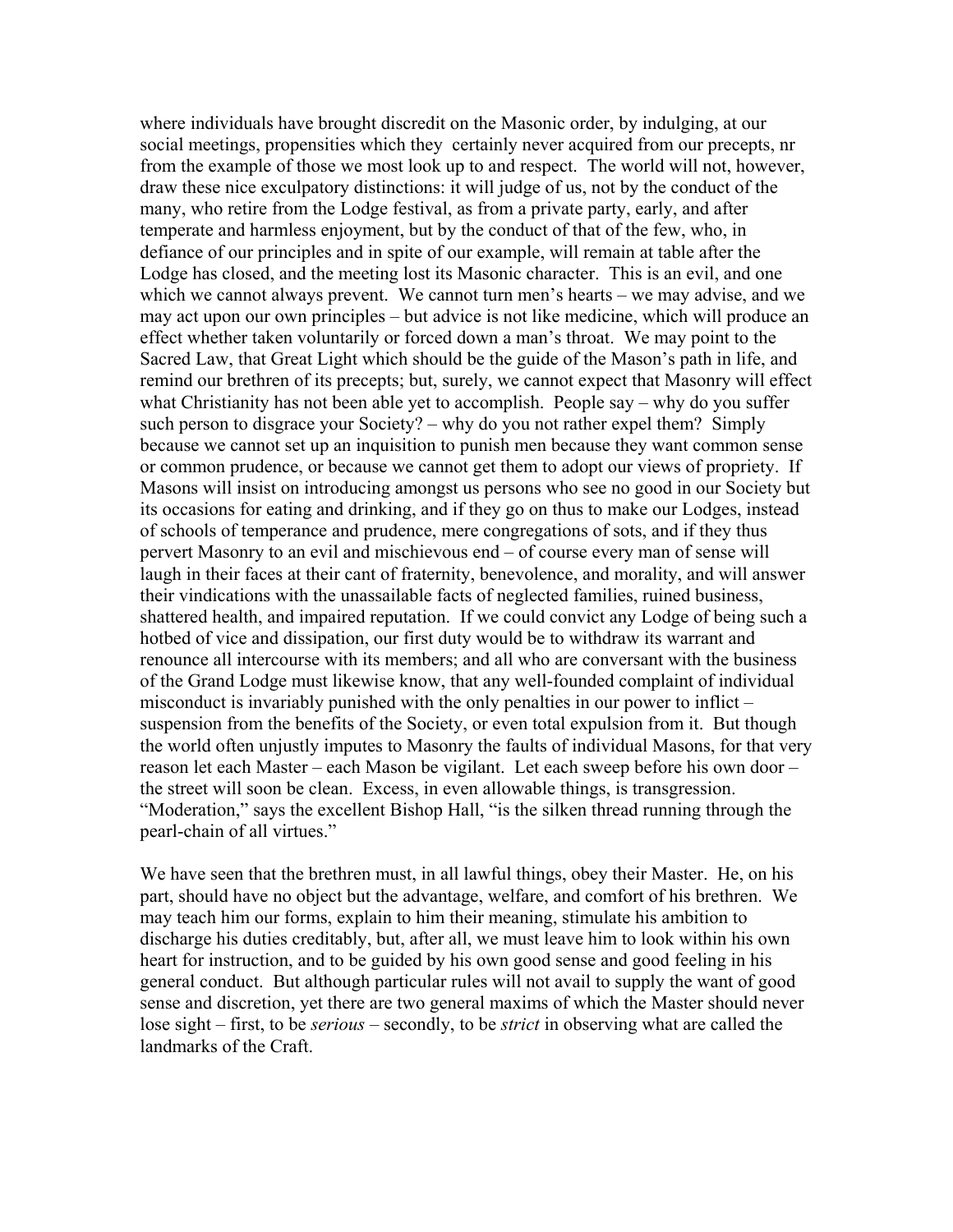I am happy to be able to bear testimony that in this metropolis our ceremonies are uniformly conducted with propriety, and that the example spread throughout the land by our P.G. Masters and P.G. Lodges has put an end to the levity and rudeness too often tolerated in some country places. Every man who intrusts himself into our hands does so confiding in our honour and our professions, and this alone should render him sacred from all disrespect and insult. And, moreover, we should never forget with what solemnity our Lodges are opened: even in the name at which the adoring Hosts of Heaven bow down in reverential we. There is no real distinction between open profanity and the mockery of first making a solemn appeal and prayer to our Creator, and then degenerating into levity, of (what is more usual, though scarcely less reprehensible) indifference and inattention. This we must reform altogether.

Next, we must be careful to preserve uniformity, and to hand down unaltered to our successors what we have ourselves received. Masonry is universal – it knows no limit of country, or language, or time; therefore, its essential points must be strictly observed; if not, it will lose its universality, and, to the same extent, its utility. Ceremonies must indeed change from time to time, and from country to country, but the essentials of the Order, its universal language and reciprocal obligations, must be carefully preserved from all addition or diminution: we must adhere to the form in which we have learned them: we have no right to change even their antiquated phraseology to please the fastidiousness of modern taste. It was well said, "you may polish an old coin, to make it more legible; but if you go n polishing it will soon be a coin no longer." And the Master should take care that every newly-admitted or newly-raised brother shall be fully instructed in all the essentials of the degree he has received – that he shall know to whom and to what he is bound. He has come to seek the light of knowledge, and it is his right to receive it, full and pure, from him whose duty it is to impart it – the Master in the chair.

I also strongly recommend to each Master to give or have given, an explanation of the Masonic rites. I have seen some leave our assemblies with feelings not merely of disappointment, but of some degree of indignation, as if we had been merely jesting at their expense, at their first coming amongst us. Such feelings would naturally lead a man of sense and spirit to despise the ceremony and the Institution which sanctioned it; but I never saw anything of the sort when the ceremony was explained as it ought to be, beginning with the first lesson which teaches the aspirant to leave without the Masonic temple the tokens of worldly wealth and distinction, and the soil and stain of earthly feelings, and to seek, humbly as a brother of the earth, subject to like wants and weaknesses with ourselves, admission to a society in which personal merit alone confers a claim to distinction. At each step of the Masonic rite some grave moral truth is to be impressed – some interesting historical association elucidated: the explanation will at once enlighten those who hear and him who gives it. But, it may be said few have capacity for lecturing on these matters. It is not so; a man who understands his subject will never want words to explain it; no set form is requisite nor even recommendable for that purpose.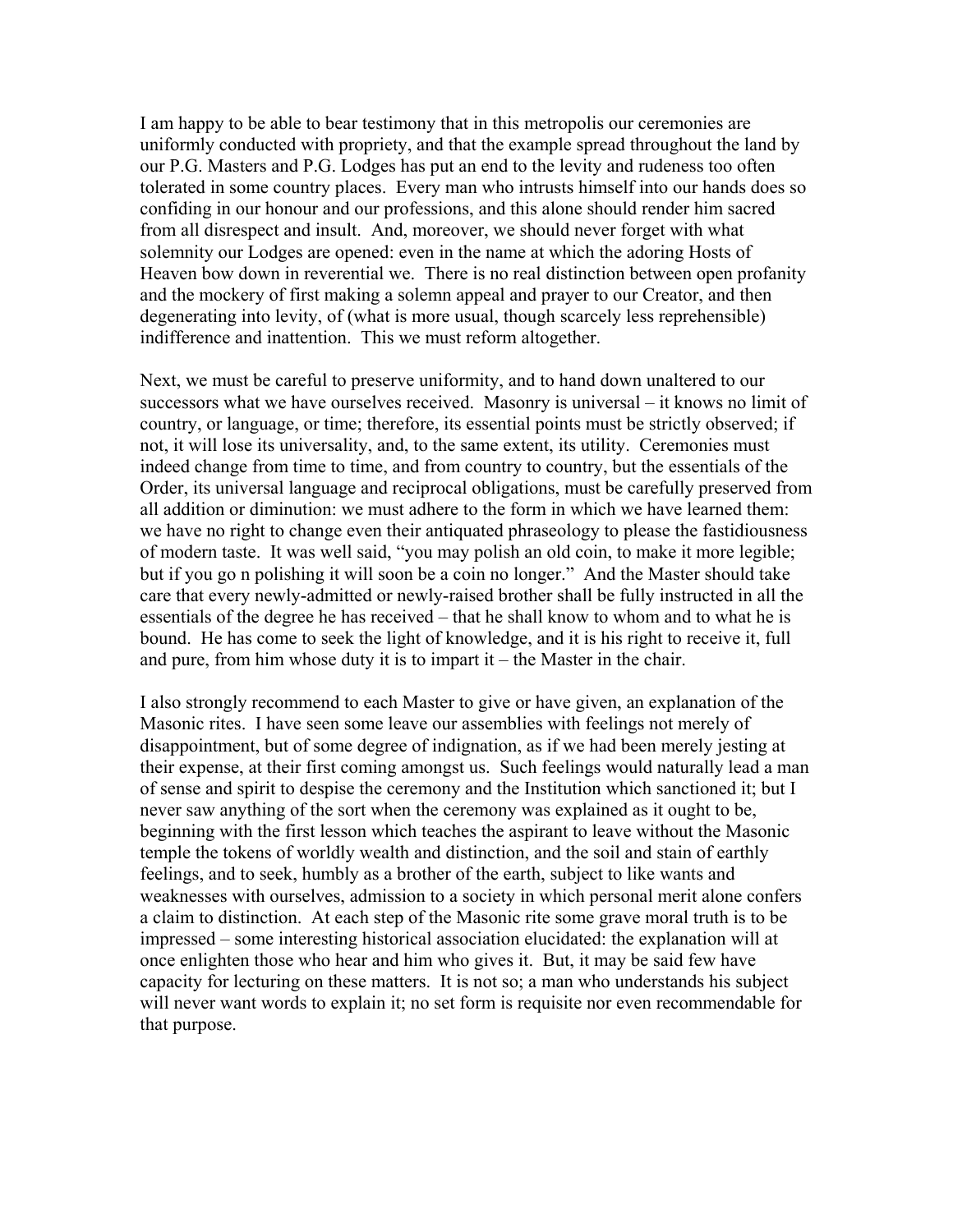But it is not by learned researches – by groping in the darkness of the past – that we can best serve the Order, and do good in our own generation. It matters little to us whether the rites of Masonry can be traced to patriarchal times; to the exploded mysteries of heathenism; to the Jewish temple-builders; or, as some suppose, merely to the artificers whose labours covered Europe during the middle ages with such wonderful monuments of skill and perseverance. It is with the *morality* of the Order, not with its history – it is with the *utility* of the Order, not with its literary curiosities, what we have essentially to do. It professes to be founded on the two simple and sublime precepts, "Thou shalt love the Lord thy God with all thine heart, and thy neighbour as thyself." Masonry may be older or newer – we know not, and shall probably never know to a certainty when it originated, or how: but these were the laws prescribed by the All-wise and All-merciful for the rational creatures of His hand, before the foundations of the world were laid. These were announced as the THE TWO GREAT COMMANDMENTS by the divine lips of Him who spake as never man spake. Throughout all the globe we inhabit – throughout the vast immensity of creation, obedience to these commands, universal as the presence of Him who has ordained them, constitutes the moral happiness of rational beings. Mankind, evil and consequently miserable as they are, have not so utterly lost the traces of the image in which they were made, as to be altogether insensible to the glory and beauty of piety and benevolence, thought they daily offend against both. Living Faith and Active Benevolence are the real foundations of our Institution. Keep that fact in the view of your brethren, all you who preside over them; your words and style may be rude and unpolished, but if your heart be in them they will awaken admiration and sympathy. The most elegant homily against those vices for which the preacher is distinguished falls dead upon the ear: the most graceful eulogy of virtue is but disgusting in the lips of a man whose conduct gives the lie direct to his words. But he who teaches good by example will ever be listened to with respect.

It is generally thought, by those who do not object to Masonry as a positive evil, that it is at best a harmless charitable association; but, in truth, the real spirit of Masonry is not confined to the relief of a brother's physical wants, or the preservation of a brother's life in peril – of which we have all heard many interesting instances. Such occasions seldom occur; but every day affords opportunity to promote our brother's temporal good by lawful and honourable means; to help him, by enabling him to help himself; to extend our sympathy to his troubles, and or charity to his failings and imperfections; to make peace between friends; to warn one of his danger, another of his errors – to be patient, tolerant, and forgiving towards all. And it is because Masonry brings into exercise qualities, of which all acknowledge the excellence, that it has its vitality, universality, and importance – I say, *importance*, nor is it my assertion only, or that of its friends, that it is important. In a recent number of a Dublin journal, supposed to have much influence with those whose opinions it assumes to represent, an article appeared in which the writer, avowing his uncompromising hostility to our Order, asks as follows:-- "Who has sanctioned this combination, that is should be thus permitted to overspread the world, and act as it listeth, at all seasons and in all places? It may exist in the government, or the seat of justice, in the jury-box, in the legislature, in the army, in the navy, and even among our dependents; it may plot or cabal against us or for us; we are powerless in its meshes; they may, in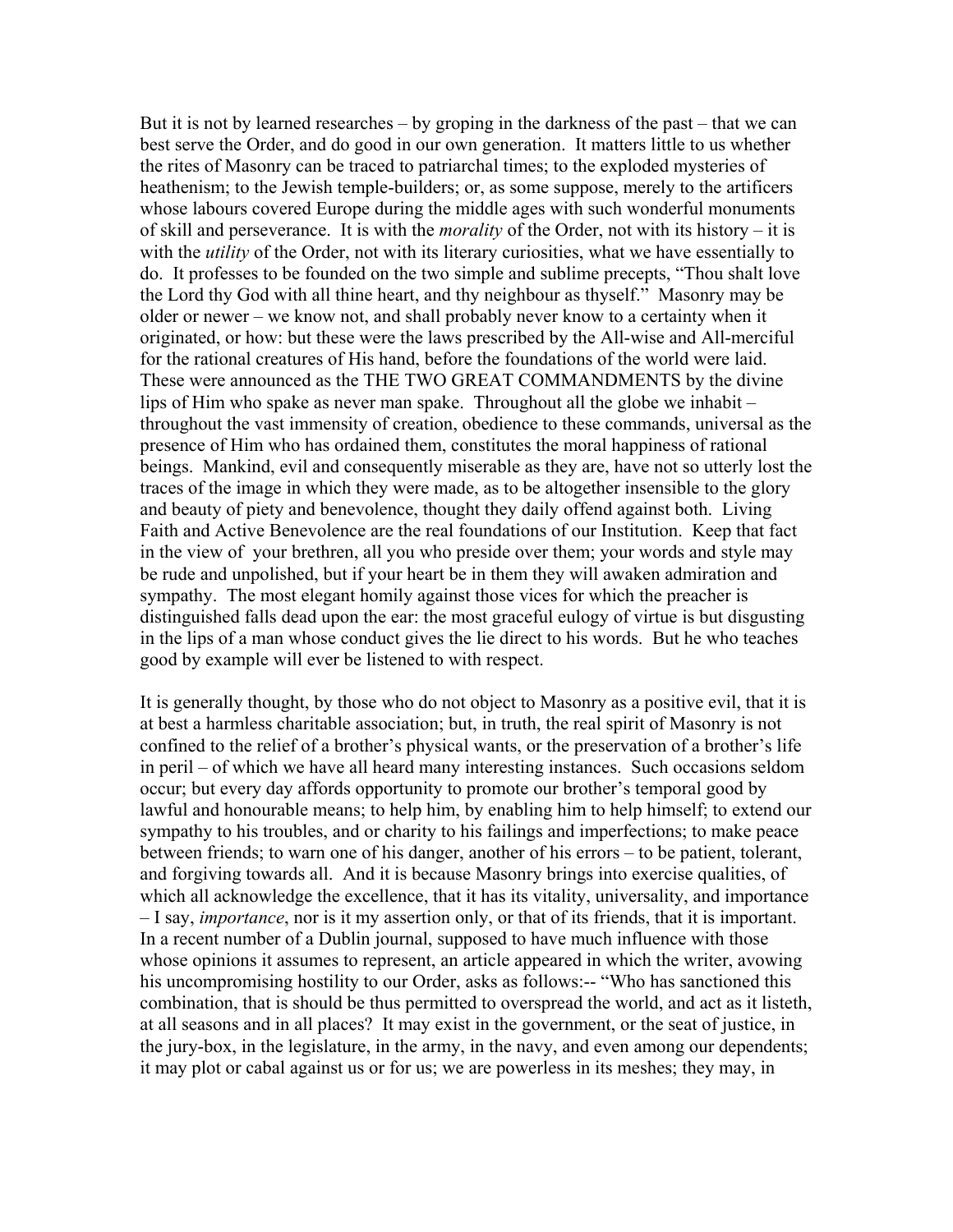spite of us, plot together against us. How insignificant is the power of the confessional when compared to this!"

It is pleasant to think that, so far as regards the diffusion of our Society, this anxious alarmist is perfectly right. The meshes, as he calls them, of Masonry do, in truth, envelop the world. From St. Petersburg to Tasmania, from Hong Kong to Dublin, from Peru and La Plata to California and Canada, they include men of all estates and conditions; and whether you go to ask a favour from a prince, or to get a horse shod by the blacksmith, you may find a "Brother of the Mystic Tie" in him you seek. So mote it ever be! Yet, I do not see, and I do not believe, that any one is a whit the worse for Masonic plots and cabals – plans for infernal machines have never, that I know of, been submitted to the Board of General Purposes, nor does any one suspect any of "The Three Grand Masters" of having issued his mandate to some scientific brother to compound a cunningly-devised prescription of strychnine for the indignant journalist I have quoted. Indeed, I believe that most of us have the honour not to know that we had so formidable an enemy. But this vast fraternity, powerful as it is, is so only for good. It is powerless for evil. Direct it to a good end – then every true Mason will lend his aid; the arms of the Society will stretch over the globe to assist you, and the "meshes" of the network will

"Feel in each thread, and live along the line."

But try to turn it to evil – the strong chain of brotherhood snaps short – it ceases to infold the evil-doer, while it re-unites more firmly than ever round the rest. Other associations have died away in thousands, in all ages, because their ends were evil, and their purposes narrow; but Masonry, though cursed and denounced, ridiculed, reviled and persecuted, and, alas! Too often perverted, abused, degraded, and prostituted, is still founded on Truth and the Immutable Laws of the Sovereign Architect of the Universe; and, therefore, it is still the bond of a great and powerful Association, spread over the whole habitable world, honoured and protected by princes and statesmen; and, what is of far greater importance to us, cultivated and cherished by a multitude of wise and pious, conscientious and honourable men – the approbation of a single one of whom outweighs the discredit of a whole prisonful of drunkards, swindlers, and imposters.

I hope that even from this slight and imperfect sketch, some, at lest, of my brethren who are to rule the Lodges of this great city, during my coming year, may form some higher notions than they previously had of their own duties, and of the character of the Order we come here to study. If I thought Masonry to be a mere pretence for displaying childish vanity, by dressing ourselves in ribbons and tinsel and trinkets, assuredly I would not be here to recommend it to your attention. I enjoy and appreciate the social meetings, which have made me acquainted with many whose friendship I highly prize, but if I thought Masonry a mere club, I would leave the eulogy of the Institution to those respectable persons whose business it is to provide entertainments. If it were a mischievous conspiracy, I humbly hope that those who know me will do me the honour to believe that for prudence, if not for conscience' sake, I would not meddle with it. I take part in Masonry because I have experimentally found it can do good, and because I think that if it fails to do so, the fault is in ourselves, not in it. I ask you to aid me to turn its